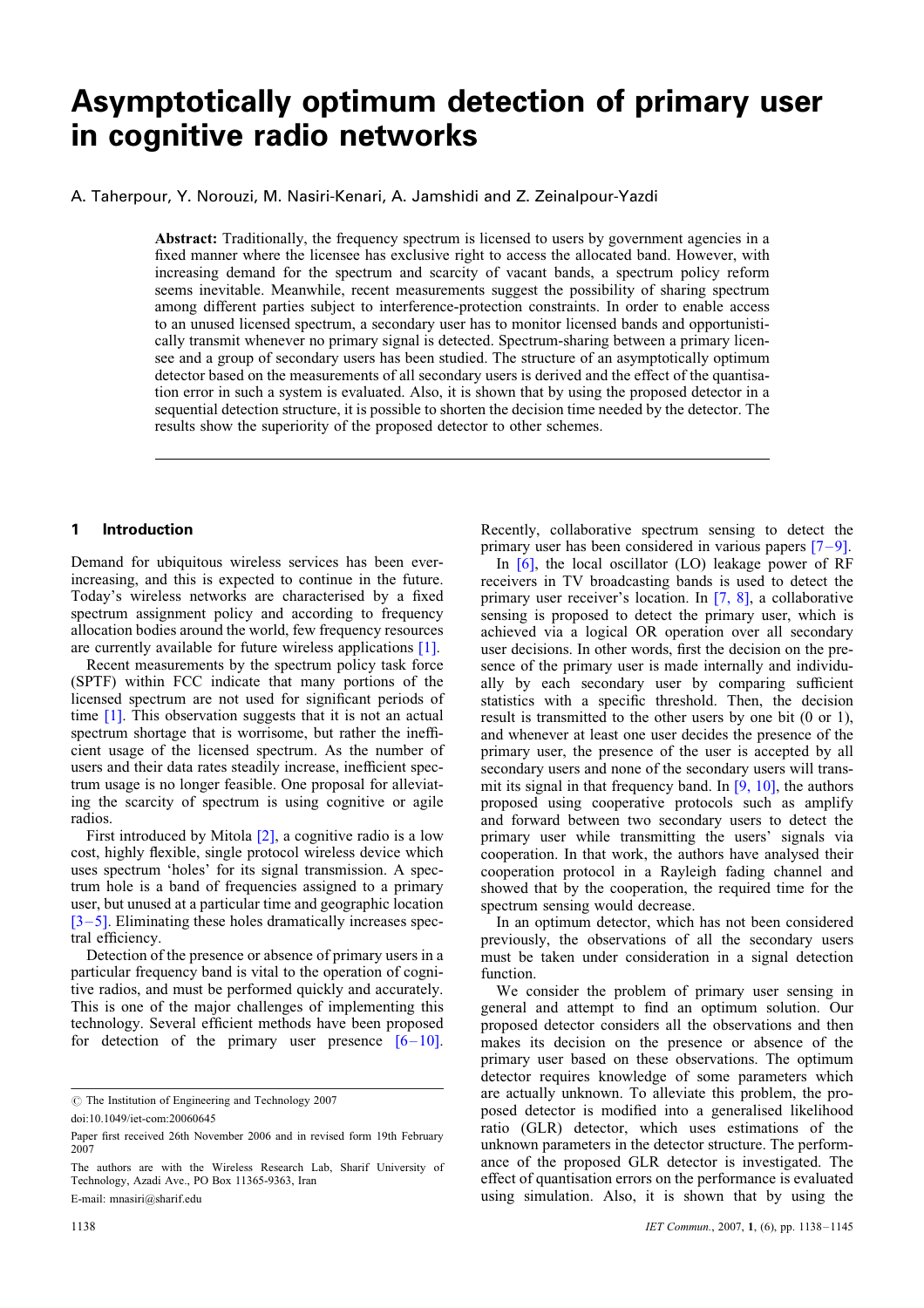proposed detector in a sequential detection structure, it is possible to shorten the required spectrum sensing time.

The paper is organised as follows. In Section 2, we describe the basic assumptions and system model. In Section 3, the problem of the primary user detection using likelihood ratio method is formulated, and then by using some reasonable approximations, the GLR detector will be introduced to simplify the optimal detector to a practical one. In Section 4, the performance of the proposed detector is evaluated in fading channels. In Section 5, the effect of the quantisation error on the performance of the detector is evaluated by simulation. In Section 6, a sequential implementation of the detector is introduced to shorten the time required for each decision. Finally, Section 7 concludes the paper.

#### 2 Basic assumptions and system model

An important requirement of a cognitive radio network is to sense the spectrum and decide about the presence or absence of the primary user in a special frequency band. In practice, it is difficult for a cognitive radio to have a direct measurement of the channel between a primary receiver and a transmitter. Thus, the most recent works focus on primary transmitter detection based on local observations of cognitive radios [11].

The goal of spectrum sensing is to decide between the following two hypotheses

$$
y_j(t) = \begin{cases} n_j(t), & H_0 \\ h_j s(t) + n_j(t), & H_1 \end{cases}; j = 1, 2, ..., n \qquad (1)
$$

where  $n$  is the number of available secondary users that collaborate with each other in order to sense the presence of the primary user,  $y_i(t)$  is the signal received by *j*th secondary user,  $s(t)$  is the primary user's transmitted signal,  $n(t)$  is the additive white Gaussian noise (AWGN) and finally  $h_i$ is the amplitude gain of the channel between the primary user and *j*th secondary user.

 $H_0$  is a null hypothesis, which states that there is no licensed user signal in a certain spectrum band.  $H_1$  is the alternative hypothesis, which indicates that there exists a licensed user signal.

When the primary user signal is known to the secondary user, the optimal detector in an AWGN channel is the matched filter, as it maximises the received signal-to-noise ratio (SNR). The main advantage of the matched filter is that it requires the least time to achieve a reliable decision because of its coherency. However, it requires a priori knowledge of the primary user signal, such as the modulation type, the pulse shape and the packet format. Hence, if this information is not accurate, the matched filter performs poorly.

In general, the primary user signal is unknown. A common method for detection of an unknown signal in noise is using energy detector (radiometry). In the energy detector, an input band-pass filter selects the centre frequency,  $f_c$ , and the bandwidth of interest, W. This filter is followed by a squaring device to measure the received energy and an integrator which determines the observation interval, that is, T. Now, if the secondary user wants to make decision individually on the signal presence or absence, the output of the integrator will be compared with a threshold. In this case, each secondary user decides about the primary user presence individually. This noncooperative method requires a long integration time to achieve a reliable decision, as will be discussed below.

Let us denote the output of the integrator for the secondary user *j*th by  $Y_i$  which serves as the decision statistic. Then,  $Y_i$  can be shown to have the following distribution [11, 12]

$$
Y_j = \begin{cases} \chi_{2TW}^2, & H_0 \\ \chi_{2TW}^2(2\gamma_j), & H_1 \end{cases}; j = 1, 2, ..., n \qquad (2)
$$

In the above expression, the parameter  $\gamma_i$  is the instantaneous SNR of *j*th secondary user, and  $\chi^2_{2TW}$  and  $\chi^2_{2TW}$  (2 $\gamma_j$ ) denote the central and non-central chi-square distributions, respectively, each with 2TW degrees of freedom and a non-centrality parameter of  $2\gamma_i$  for the latter distribution.

The secondary users are interested in a low false alarm probability  $(P_{fa})$  and a high detection probability  $(P_d)$ . To this end, the product WT must be large enough. Since the bandwidth is constant, the large value of WT means a large observation time for each secondary user. In practice, each secondary user is confronted with many frequency bands and must choose one of them for transmission. These bands have to be sensed for the presence or absence of the active primary use. Only after detection of a free frequency band can the secondary user use the band for the transmission of its signal. If the secondary user waits for T seconds to decide on the presence or absence of the primary user in each of these frequency bands, the process can take a very long time.

If we assume that there is more than one secondary user in a special region and all the secondary users are interested in using free frequency bands concurrently, they have opportunity to collaborate in order to reduce the required spectrum sensing time.

Using collaborative protocols has another advantage. Consider a case in which one secondary user is in shadowing and will not sense the primary user's presence. Consequently, the user may decide incorrectly that a frequency band is free, and start transmitting its signal within the band, disturbing the regular operation of the primary user. However if other secondary users which are sensing the spectrum are considered here, the probability of missed detection will be far less. The greater the number of collaborative secondary users, the less the probability of mis-detection will be.

For these reasons, many authors have proposed the cooperative or collaborative detection of the primary user  $[7-10]$ . Fig. 1 shows the cognitive radio physical and link layers' functionalities as proposed by most previous works  $[13-17]$ . As can be realised from this figure, a reliable channel with low capacity (common control channel) is usually considered to exchange sensing information among secondary users.

In all previous works, it has been assumed that each secondary user has an internal detector to decide about the presence of the primary user, and then transmit its decision by one bit (0 or 1) to the other secondary users. Such detection algorithms are known as 'decentralised detection' and were first proposed for radar detection applications in the 80s. Recently, these methods have been proposed for use in sensor networks. Important advantages of these algorithms include their simplicity and low transmission rates among secondary users (0 or 1). However, as stated in [18], the decentralised detection is not an optimum detection and for an optimum decision, the signal sensed by each secondary user (or equivalently the sufficient statistics of the observed signal) must be transmitted to other secondary users. Since the spectrum sensing phase is one of the most important phases of a cognitive radio's operation,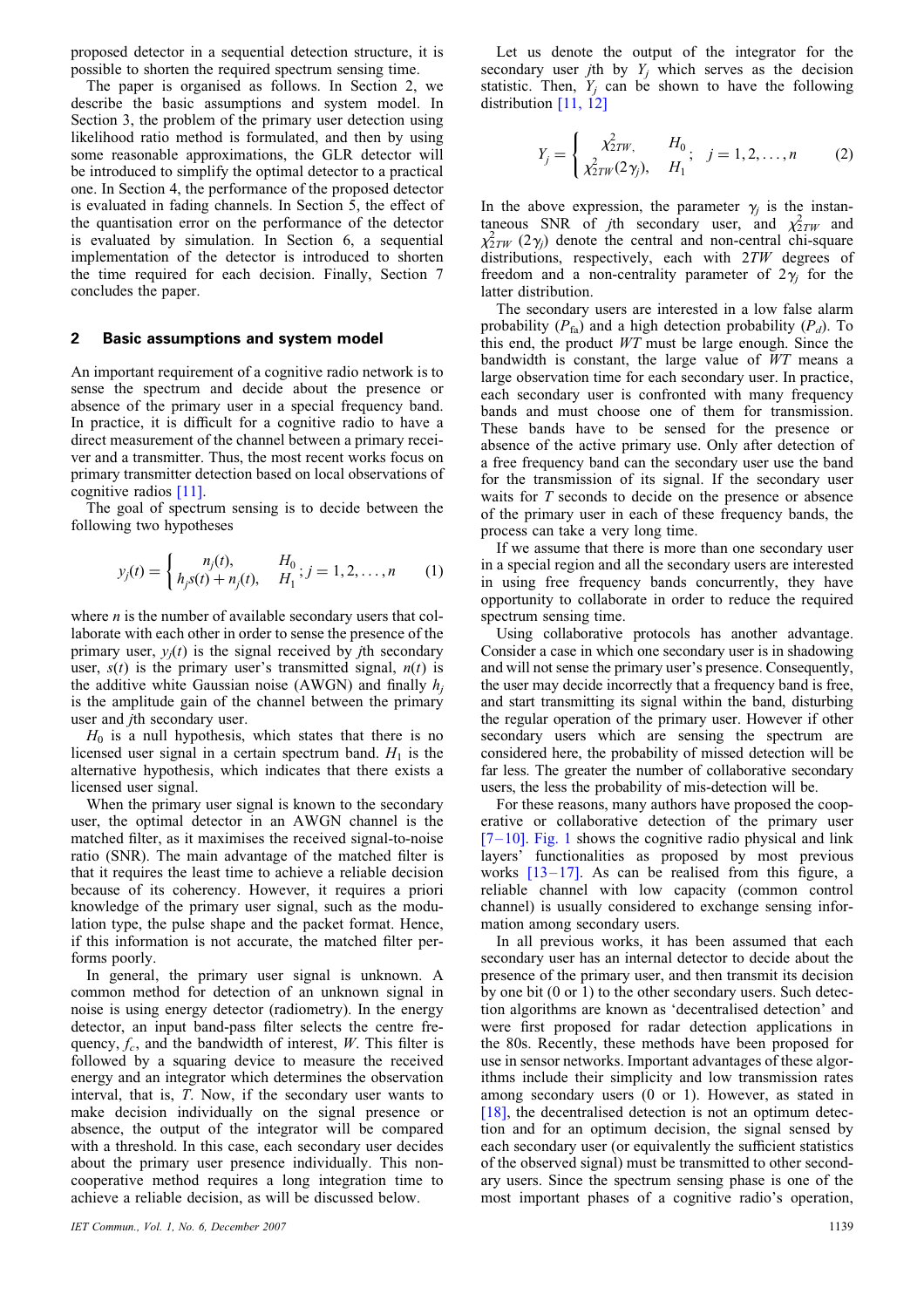

Fig. 1 Physical and link layer functionalities of a typical cognitive radio

using several bits to transmit the observed energy to the other secondary users is quite reasonable. (Note that, even in the simple decentralised method, each secondary user must consider some bits to inform the other users about the searched frequency.) In this work, we consider a cooperative method, in which the energy sensed by each secondary user is transmitted to the other secondary users. Then, by taking into account its own observed energy and the other secondary users' observed energies, each secondary user attempts to decide about the spectrum hole. We describe our proposed detector in the following section.

## 3 Proposed detector

As stated previously, each secondary user has an energy detector to measure the received signal energy. From (2), the output of the detector has a central chi-square distribution under the  $H_0$  hypothesis, although it has a noncentral chi-square distribution under the  $H_1$  hypothesis, each with 2TW degrees of freedom and a non-centrality parameter of  $\lambda$  for the latter distribution. The parameter  $\lambda$  is proportional to SNR, that is,  $\lambda = 2\gamma$ . For the sake of simplicity, it is assumed that the time-bandwidth product  $TW$  is an integer number denoted by  $m$ . If  $y_i$  denotes the output of the jth secondary user's detector, we then have

$$
f_{Y_j}(y_j|H_0) = \frac{1}{2^m \Gamma(m)} y_j^{m-1} e^{-y_j/2}
$$
 (3)

$$
f_{Y_j}(y_j|H_1) = \frac{e^{-(y_j + \lambda_j)/2} y_j^{m - (1/2)} \sqrt{\lambda_j}}{2(\lambda_j y_j)^{m/2}} I_{m-1}(\sqrt{\lambda_j y_j}) \tag{4}
$$

where  $I_{\alpha}(x)$  denotes the first kind modified Bessel function of degree  $\alpha$ ,  $\lambda_i$  is the instantaneous SNR of *j*th secondary user, and  $\Gamma(.)$  is the gamma function.

If we assume that the detection will be based only on  $y_i$ , s, and if we choose the ML, maximum a posterior probability or Neyman-Pearson detector, the likelihood ratio must be compared with a threshold. If we denote the observed energies of all secondary users by a vector  $Y = (y_1, y_2, \ldots, y_n)$ , then the likelihood ratio of this vector is obtained as

$$
L(\bar{Y}) = \frac{f_{\bar{Y}}(y_1, y_2, \dots, y_n | H_1)}{f_{\bar{Y}}(y_1, y_2, \dots, y_n | H_0)}
$$
(5)

As  $y_i$ 's can be assumed to be independent and identical distributed random variables (i.i.d.), the likelihood ratio  $L(\bar{Y})$  can be rewritten as

$$
L(\bar{Y}) = \prod_{j=1}^{n} L(y_j)
$$
 (6)

So, first we consider  $L(y_i)$ . From (3) and (4), the likelihood ratio for  $y_i$  can be computed as follows

$$
L(y_j) = \frac{f_{Y_j}(y_j|H_1)}{f_{Y_j}(y_j|H_0)} = 2^{m-1}\Gamma(m) \cdot e^{-\lambda_j/2} \cdot \frac{I_{m-1}\left(\sqrt{\lambda_j y_j}\right)}{\left(\sqrt{\lambda_j y_j}\right)^{m-1}}
$$
 (7)

Referring to (7),  $L(y_i)$  is a complicated function of  $y_i$ . To properly approximate this function with a simple one, we consider the behaviour of the function at very small and large values of  $y_i$ .

For small values of  $x \ll 1$ , the modified Bessel function can be approximated by [19]

$$
I_{\alpha}(x) \simeq \frac{1}{\Gamma(\alpha+1)} \left(\frac{x}{2}\right)^{\alpha} \quad 0 < x \ll \sqrt{\alpha+1} \tag{8}
$$

Similarly for large values of  $x (x \gg 1)$ , the approximation takes the form [19]

$$
I_{\alpha}(x) \simeq \frac{1}{\sqrt{2\pi x}} e^{x} \quad x \gg \left| \alpha^{2} - \frac{1}{4} \right| \tag{9}
$$

Using the above approximations, from (7) we obtain

$$
\sqrt{\lambda_j y_j} \ll \sqrt{m} \Longrightarrow L(y_j) \simeq 2^{m-1} \Gamma(m) \cdot e^{-(\lambda_j/2)} \times \frac{1}{\Gamma(m)} \cdot \frac{\left(\sqrt{\lambda_j y_j}/2\right)^{m-1}}{\left(\sqrt{\lambda_j y_j}\right)^{m-1}} = e^{(-\lambda_j/2)} = \text{cte} \quad (10)
$$

According to (10), a very small value of  $\lambda_j$  y<sub>i</sub> has no information about the presence or absence of the primary user. This is not the case for a large value of  $\lambda_i y_i$ 

$$
\sqrt{\lambda_j y_j} \gg |(m-1)^2 - \frac{1}{4}| \Longrightarrow L(y_j)
$$
  
\n
$$
\simeq 2^{m-1} \Gamma(m) \cdot e^{(-\lambda_j/2)} \cdot \frac{e^{\sqrt{\lambda_j y_j}}}{\sqrt{2\pi} (\sqrt{\lambda_j y_j})^{1/2} (\sqrt{\lambda_j y_j})^{m-1}}
$$
  
\n
$$
= \frac{2^{m-1} \Gamma(m)}{\sqrt{2\pi}} \cdot \frac{e^{\sqrt{\lambda_j y_j} - (\lambda_j/2)}}{(\sqrt{\lambda_j y_j})^{m-(1/2)}} \tag{11}
$$

As the function ln(.) is a monotonic function, we can use ln  $L(y_i)$  instead of  $L(y_i)$ . Now by taking the logarithm from both sides of (11), we will obtain

$$
\ln L(y_j) = -\frac{1}{2}\ln(2\pi) + (m-1)\ln 2 + \ln \Gamma(m) -\frac{2m-1}{4}\ln(\lambda_j y_j) + \left(\sqrt{\lambda_j y_j} - \frac{\lambda_j}{2}\right)
$$
 (12a)

1140 IET Commun., Vol. 1, No. 6, December 2007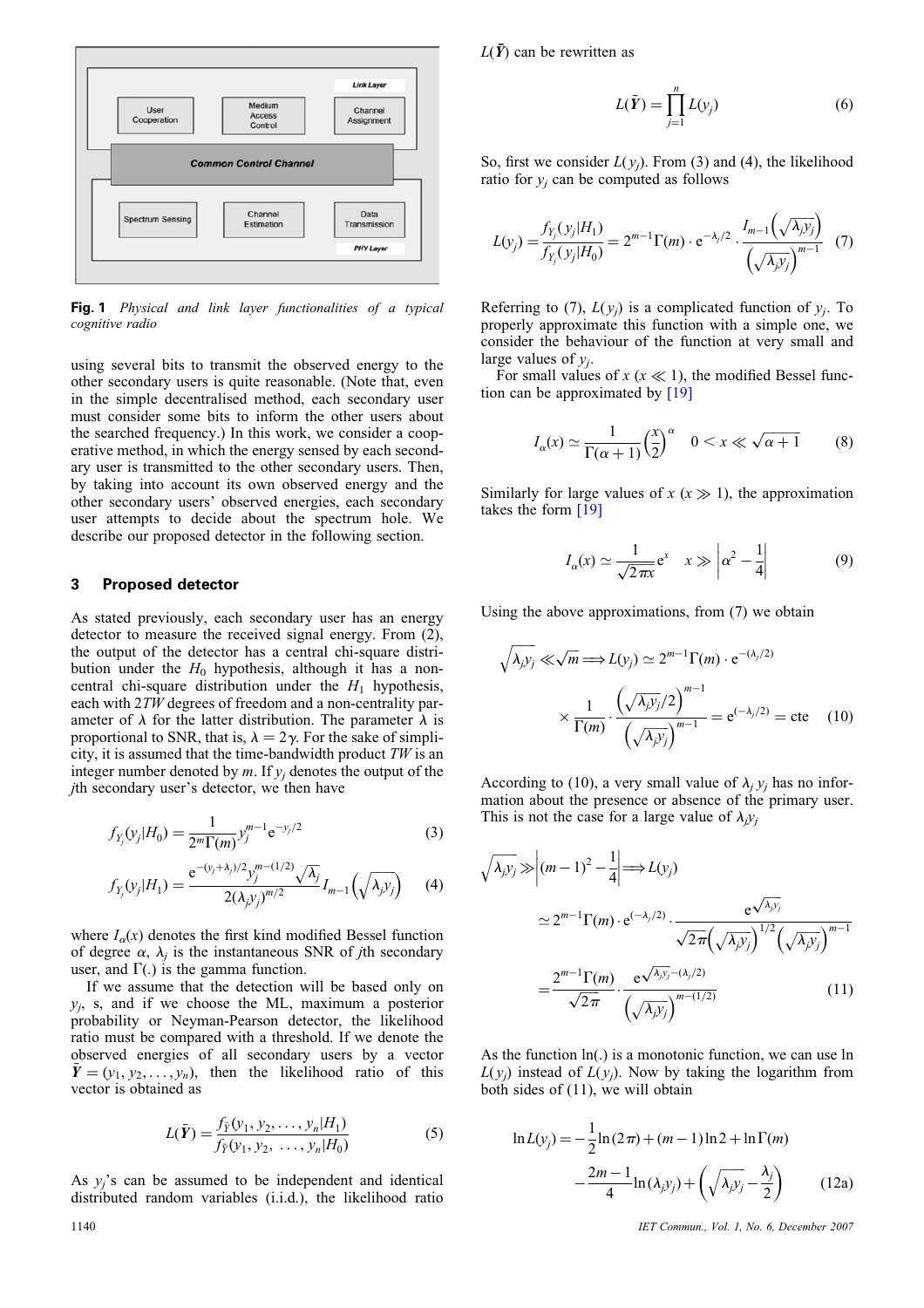Then, by substituting (12a) in (6), we have

$$
L(\bar{Y}) = \prod_{j=1}^{n} L(y_j) \Longrightarrow \ln L(\bar{Y}) = \sum_{j=1}^{n} \ln L(y_j)
$$
  
=  $n \left( -\frac{1}{2} \ln(2\pi) + (m-1) \ln 2 + \ln \Gamma(m) \right)$   

$$
- \frac{2m-1}{4} \sum_{j=1}^{n} \ln(\lambda_j y_j) + \sum_{j=1}^{n} \left( \sqrt{\lambda_j y_j} - \frac{\lambda_j}{2} \right) \quad (12b)
$$

Note that for a large value of  $\lambda_j y_j$ , the term  $\ln(\lambda_j y_j)$  in (12b) can be neglected compared to  $\sqrt{\lambda_j y_j}$  and also the constant terms have no effect on the decision. So (12b) can be simplified as

$$
\ln L(\bar{Y}) \cong \text{cte} + \sum_{j=1}^{n} \left( \sqrt{\lambda_j y_j} - \frac{\lambda_j}{2} \right) \tag{13}
$$

So, considering the above approximation, the ML detection of the primary user based on the observations of all the secondary users will be

$$
\sum_{j=1}^{n} \left( \sqrt{\lambda_j y_j} - \frac{\lambda_j}{2} \right) \sum_{H_0}^{H_1} \tau
$$
 (14)

where  $\tau$  denotes the threshold of the detector. The problem with the above detector is that the values of  $\lambda_i$ , the SNR of the secondary users, are not available, and they depend on the channel coefficients, defined in (1), and the received energy by each secondary user. These values thus have to be estimated by a proper method.

We can use ML estimation of the unknown parameter in a GLR detector. Even though this detector is not necessarily optimal, its efficiency is shown in many works (e.g. see  $[20-22]$ ) so we also use this method for our problem. The ML estimation of  $\lambda_i$  is a value that maximises the function  $f(y_i|H_1)$ , defined in (4)

$$
\lambda_{\text{ML}} = \underset{\lambda}{\arg \max} f(y_j | H_1) \tag{15}
$$

We must find the value of  $\lambda_i$  for each secondary user based on (15). Analytical solution of this equation is not possible and the equation must be solved numerically. Fig. 2 shows the plots of the solution  $\lambda_{ML}$ , against  $y_j$ , for various values of m. As shown,  $\lambda_{ML}$  can be approximately expressed as a linear function of  $y_i$ 

$$
\lambda_{ML} = f(m) + y_j \tag{16a}
$$

where at small values of  $m$ ,  $f(m)$  is nearly zero, and therefore we have

$$
\lambda_{\text{ML}} \simeq y_j \tag{16b}
$$

Substituting this approximation in (14) results to

$$
\lambda_{\text{ML}} \simeq y_j \Longrightarrow \sum_{j=1}^n \left( \sqrt{y_j y_j} - \frac{y_j}{2} \right) \sum_{H_0}^{H_1} \tau
$$

$$
= \sum_{j=1}^n |y_j| - \frac{y_j}{2} = \frac{1}{2} \cdot \sum_{j=1}^n \frac{y_j}{y_j} \sum_{H_0}^{H_1} \tau
$$
(17)

IET Commun., Vol. 1, No. 6, December 2007 1141



**Fig. 2** Plots of  $\lambda_{ML}$  against  $y_i$ 

The final structure of the detector thus reduces to

$$
U = \sum_{i=1}^{n} y_j \sum_{H_0}^{H_1} \eta
$$
 (18)

As can be realised from (18), the sum of the secondary users' observed energies is computed and then compared with a threshold for the primary user's detection.

The proposed detector introduced in (18) is asymptotically optimum. That is, when the SNRs of the secondary users are large enough, the detector approaches the optimum detector. Our numerical results indicate that even for small values of SNR, the detector performs quite well.

In Fig. 3, we compare the performance of the proposed simplified detector (18), the optimum detector (7), and the OR detector. For comparison, we use the complementary receiver operating characteristics (ROC) curves (the plots of  $P_m$  against  $P_{fa}$ ) (note that  $P_m = 1 - P_d$  is the probability of a missed detection), which is commonly used to compare the various detectors with each other. If  $y_j$ 's under  $H_0$  have distribution  $\chi^2_{2m}$ , then the decision variable U defined in (18), which is the summation of  $n$  i.i.d. random variables, will have distribution  $\chi^2_{2mn}$ . Also if  $y_j$ 's under  $H_1$  have distribution  $\chi^2_{2m}(\lambda_j)$ , then U will have distribution  $\chi^2_{2mn}(\mu)$ which  $\mu$ , the non-centrality of the chi-square distribution, from (18) is equal to  $\mu = \sum_{j=1}^{n} \lambda_j = \sum_{j=1}^{n} 2\gamma_j$ .

For computing the ROC of our proposed detector, we first compute the probabilities,  $P_d$  and  $P_{fa}$ , in a nonfading environment where  $h_j$ ;  $j = 1, 2, ..., n$  in (1) are



Fig. 3 Complementary ROC curves for different detectors in AWGN channel,  $\bar{\gamma} = 10$  dB,  $m = 5$ ,  $n = 5$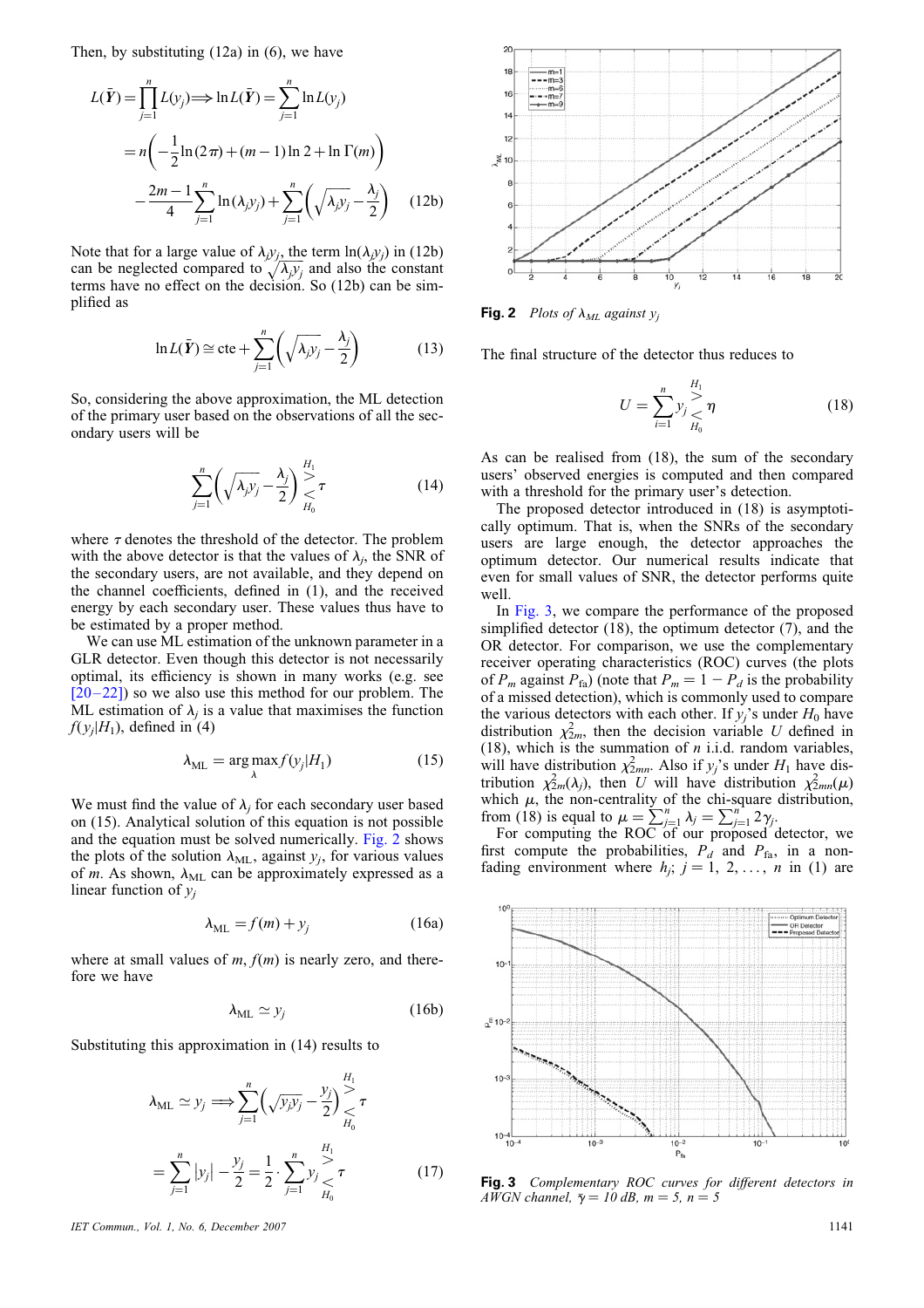deterministic. Probabilities are easily computed as

$$
P_d = P\{U > \eta | H_1\} = Q_{mn} \left(\sqrt{\mu}, \sqrt{\eta}\right) \tag{19}
$$

$$
P_{\text{fa}} = P\{U > \eta | H_0\} = \frac{\Gamma(mn, \eta/2)}{\Gamma(mn)}\tag{20}
$$

where  $\Gamma$  (...) and  $Q$ (...) are the regularised incomplete lower gamma function and regularised Marcum Q function, respectively.

In an AWGN channel, it is possible to compute the complementary ROC of the proposed detector analytically. Let  $\alpha$ be the false alarm probability, that is,  $P_{fa}$ , then by the definition, we have

$$
P_{\text{fa}} = P(U \ge \eta | H_0) = \alpha \Longrightarrow 1 - F_{\chi^2_{2mn}}(\eta)
$$

$$
= \alpha \Longrightarrow \eta = F_{\chi^2_{2mn}}^{-1}(1 - \alpha) \tag{21}
$$

where the function  $F_{\chi^2_{2mN}}^{-1}(.)$  is the inverse cumulative function of the central chi-square distribution with 2mn degree of freedom. Similarly, the probability of missed detection, that is,  $P_m$ , for the proposed detector will be

$$
P_m = P(U \le \eta | H_1) \Rightarrow P_m = F_{\chi^2_{2mn}(\mu)}(\eta) \tag{22}
$$

Then, from (18) and (19), we have

$$
\eta = F_{\chi^2_{2mn}}^{-1}(1-\alpha) \Rightarrow P_m = F_{\chi^2_{2mn}(\mu)}(F_{\chi^2_{2mn}}^{-1}(1-\alpha)) \quad (23)
$$

where the function  $F_{\chi^2_{2mn}(\mu)}^{-1}(.)$  is the inverse cumulative function of the non-central chi-square distribution.

Fig. 3 shows the plots of the complementary ROC for different detectors in AWGN channel. The secondary users' average SNR, that is,  $\bar{\gamma}$ , and m have been assumed to be 10 dB and 5, respectively. As can be realised, the proposed detector performs substantially better than the OR detector, and almost like the optimum detector. For instance, at  $P_{\text{fa}} = 10^{-3}$ ,  $P_m$  equals  $10^{-1}$ ,  $6 \times 10^{-4}$  and  $5 \times 10^{-4}$  for the OR detector, the proposed detector and the optimum detector, respectively.

#### 4 Performance evaluation in fading channels

In this section, we first derive the average detection probability for the proposed detector in fading channels. In fading channels, the unconditional detection probability is derived by taking the average of the conditional detection probability of (19) as

$$
\overline{P}_d = \int_x P_{d/\mu} \cdot f_\mu(x) \, \mathrm{d}x \tag{24}
$$

Note that the probability of false alarm, that is,  $P_{fa}$ , in (20) will remain the same under any fading channels, as it is independent of the SNRs received by the secondary users. In the following sections, we evaluate the performance of the proposed detector under Rayleigh fading and shadowing scenarios.

#### 4.1 Rayleigh fading

For a Rayleigh fading channel, the received SNR of each secondary user, that is,  $\gamma_i$ , has an exponential probability density function (PDF). For computing (24), the PDF of  $\mu = \sum_{j=1}^{n} \lambda_j$  must be computed.  $\lambda_j$ 's are independent and identically exponentially distributed random variables with parameter  $\bar{\lambda}_j = 2\bar{\gamma}_j$ ;  $j = 1, 2, \dots, n$ . If we assume that all the secondary users have the same average SNR,  $\bar{\gamma}_i = \bar{\gamma}_i$ ;  $j = 1, 2, \ldots, n$ , then the parameter  $\mu$  will have a 1142 IET Commun., Vol. 1, No. 6, December 2007

gamma distribution with parameters *n* and  $\bar{\lambda} = 2\bar{\gamma}$ 

$$
f(\mu) = \frac{1}{\Gamma(n)} \left(\frac{1}{\overline{\lambda}}\right) \mu^{n-1} \exp\left(\frac{\mu}{\overline{\lambda}}\right) \quad \mu > 0 \tag{25}
$$

By substituting (25) in (24), after some simplifications, a closed form for  $\overline{P}_d$  can easily be obtained as [12]

$$
\bar{P}_d = a \left[ G_1 + b \sum_{k=1}^{m-1} \frac{(h/2)^k}{2(k!)^1} F_1 \left( n; k+1; \frac{h}{2} \frac{\bar{l}}{1+\bar{l}} \right) \right]
$$
(26)

where  $\alpha = 1/\Gamma(n)2^{n-1}(1/\overline{\lambda})^n$  and  $\beta = \Gamma(n)(2\overline{\lambda}/(1+\overline{\lambda}))^n$  $\bar{\lambda}$ ))<sup>n</sup>e<sub>1</sub><sup>- $\eta$ /2</sup> $F_1$ (.;.;.) is the confluent hypergeometric function, and

$$
G_1 = \int_0^\infty x^{2n-1} \exp\left(-\frac{x^2}{2\overline{\lambda}}\right) Q(x, \sqrt{\eta}) dx \qquad (27)
$$

In Fig. 4, the performance of the proposed detector, the OR detector and the optimum detector has been compared in Rayleigh fading channels. The secondary users' average SNR, that is,  $\bar{\gamma}$ , and m have been assumed to be 10 dB and 5, respectively. As can be realised, the proposed detector has better performance than the OR detector in Rayleigh fading channels. For instance, at  $P_{\text{fa}} = 10^{-2}$ ,  $P_m$ equals  $8 \times 10^{-3}$ ,  $9 \times 10^{-4}$  and  $6 \times 10^{-4}$  for the OR detector, the proposed detector and the optimum detector, respectively.

#### 4.2 Log-normal shadowing

Shadowing is caused by the cumulative effects of different objects in the propagation path which result in large-scale variations of the received power. Empirical measurements suggest that these variations when represented in dB units follow a normal distribution (see e.g. [23]). Log-normal shadowing is usually characterised in terms of its dB-spread,  $\sigma_{dB}$ . A typical range for  $\sigma_{dB}$  is between 2 and 12 dB [24].

Again as  $\lambda_j$ 's are independent,  $\mu = \sum_{j=1}^n \lambda_j = \sum_{j=1}^n 2\gamma_j$ is the sum of the  $n$  log-normal independent random variables. In this case, as there is no closed form for  $f<sub>\mu</sub>$  (.), the performance of the proposed detector is evaluated by simulation.

Fig. 5 shows the complementary ROC curves for the proposed detector for different values of the shadowing variance when the number of secondary users,  $n$ , is 5. The various shadowing variances considered are  $\sigma_{dB} = 2$ , 6 and 10 which reflect small, medium and sever shadowing scenarios respectively. Again, the parameter  $\bar{y}$  and m are



Fig. 4 Complementary ROC ( $P_m$  against  $P_{fa}$ ) of different detectors in Rayleigh fading  $\bar{\gamma} = 10$  dB,  $m = 5$ ,  $n = 10$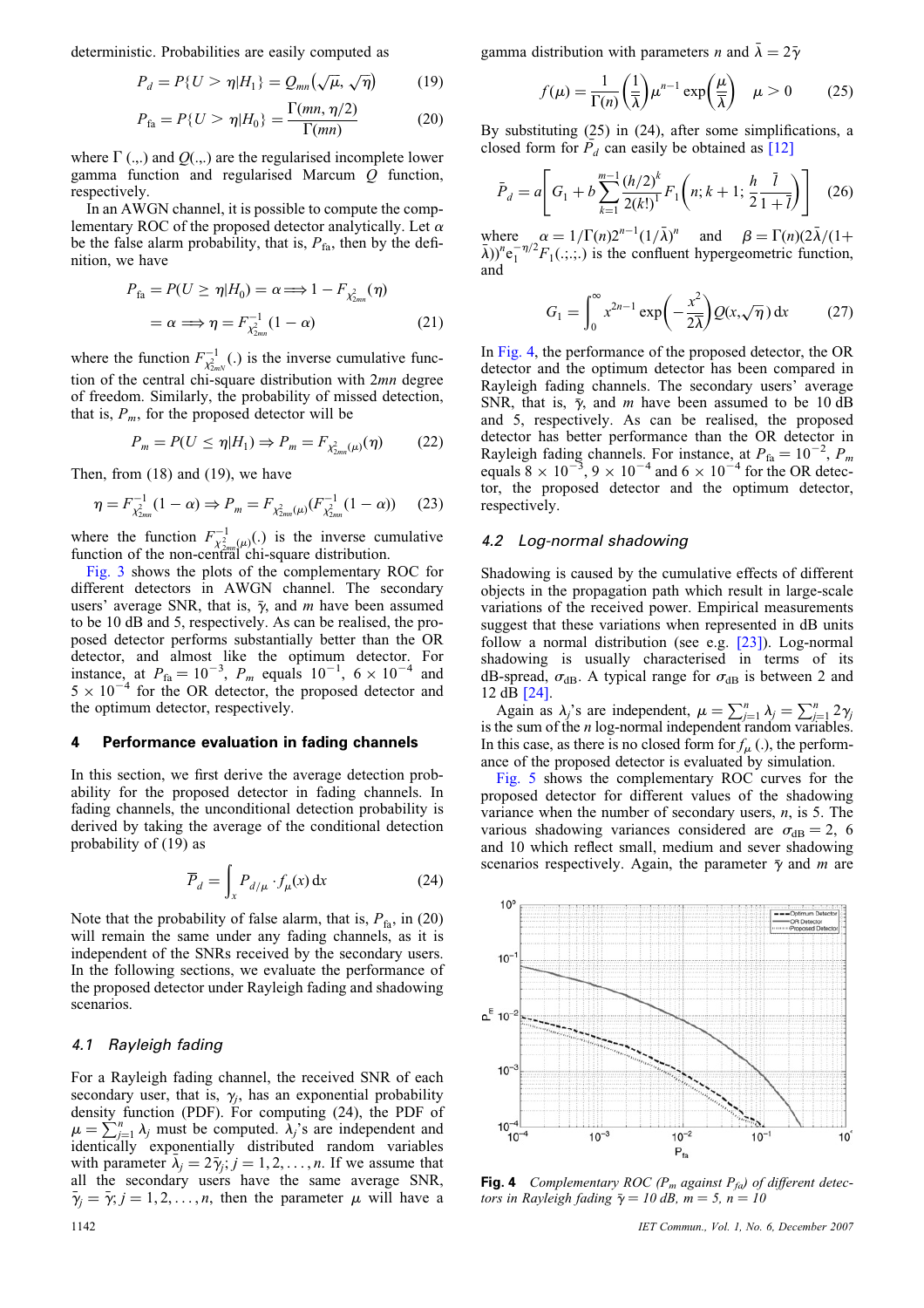set to 10 dB and 5, respectively. It can be realised that decrease of the shadowing variance improves performance. For instance, at  $P_{\text{fa}} = 10^{-3}$ ,  $P_{m}$  equals  $1.5 \times 10^{-3}$ ,  $6 \times 10^{-3}$ ,  $2 \times 10^{-2}$  and  $6 \times 10^{-4}$  for the shadowing channel with  $\sigma_{dB} = 2$ , 6, 10 and the AWGN channel, respectively.

Fig. 6 shows the complementary ROC curves of the proposed and OR detectors under log-normal shadowing and ideal AWGN channels. As shown, the proposed detector outperforms the OR detector in shadowing environment. For instance, in the shadowing channel with  $\sigma_{dB} = 6$  at  $P_{\text{fa}} = 10^{-2}$ ,  $P_m$  equals  $2 \times 10^{-2}$ , and  $1.5 \times 10^{-1}$  for the proposed detector and the OR detector, respectively. For the AWGN channel, the values are  $5 \times 10^{-3}$ , and  $5 \times 10^{-2}$ , respectively. Furthermore, from Figs. 5 and 6 it is apparent that the performance of both the proposed and OR detectors improves with increase of  $n$ . By cooperative protocol, the deleterious effect of the fading channel is substantially reduced.

## 5 Quantisation effect

In the previous sections, we have not considered the effect of the quantisation errors on the performance of the proposed detector and have assumed that the secondary users' energies could be presented with infinite precision. In practice, the analogue energy observed by each secondary user is first quantised by a finite number of bits, and then is transmitted.

In this section, we assume that the observed energies,  $y_i$ 's, are presented by few bits. Also, like  $[8-10]$ , we assume ideal channels among secondary users without error in transmission. Note that, as mentioned before, many proposed spectrum sharing methods assume a common control channel which facilitates several spectrum sharing functionalities such as sensing information exchange.

Computer systems are commonly 16, 32 or 64 bits. However, smaller hardwares and embedded computers can have word lengths of 4 or 8 bits. Some typical ADC converter resolution lengths are 4, 8, 12 or 16 bits. In order to evaluate the performance of the proposed detector, it is assumed that each secondary user has a standard ADC with above precisions.

Fig. 7 shows the performance of the proposed detector under Rayleigh fading and shadowing when the observed energy is quantised. Again the parameters  $\bar{\gamma}$  and m have been set equal to 10 dB and 5, respectively. As can be seen, for the number of quantisation bits equal to 6, for all



**Fig. 5** Complementary ROC ( $P_m$  against  $P_{fa}$ ) of proposed in shadowing and AWGN channel  $\bar{\gamma} = 10$  dB,  $m = 5$ ,  $n = 5$ 

IET Commun., Vol. 1, No. 6, December 2007 1143



**Fig. 6** Complementary ROC ( $P_m$  against  $P_{fa}$ ) of different detectors in shadowing and AWGN channel,  $\bar{\gamma} = 10$  dB,  $m = 5$ ,  $n = 3$ 

the cases considered, the performance of the detector is close to that of the detector which uses unquantised energies.

## 6 Sequential detection

In the previous sections, it has been assumed that the number of secondary users which collaborate with each other to sense a particular frequency band is fixed. But the exchange of all spectrum sensing observations may take a large amount of time that in turn results in a decrease spectrum utilisation. It is possible to reduce the observation time using sequential detection. The sequential probability



**Fig. 7** Complementary ROC ( $P_m$  against  $P_{fa}$ ) of proposed detector with quantisation

a Rayleigh fading channel

b Shadowing channel with  $\bar{y} = 10$  dB, m = 5,  $\sigma_{dB} = 6$  dB, n = 5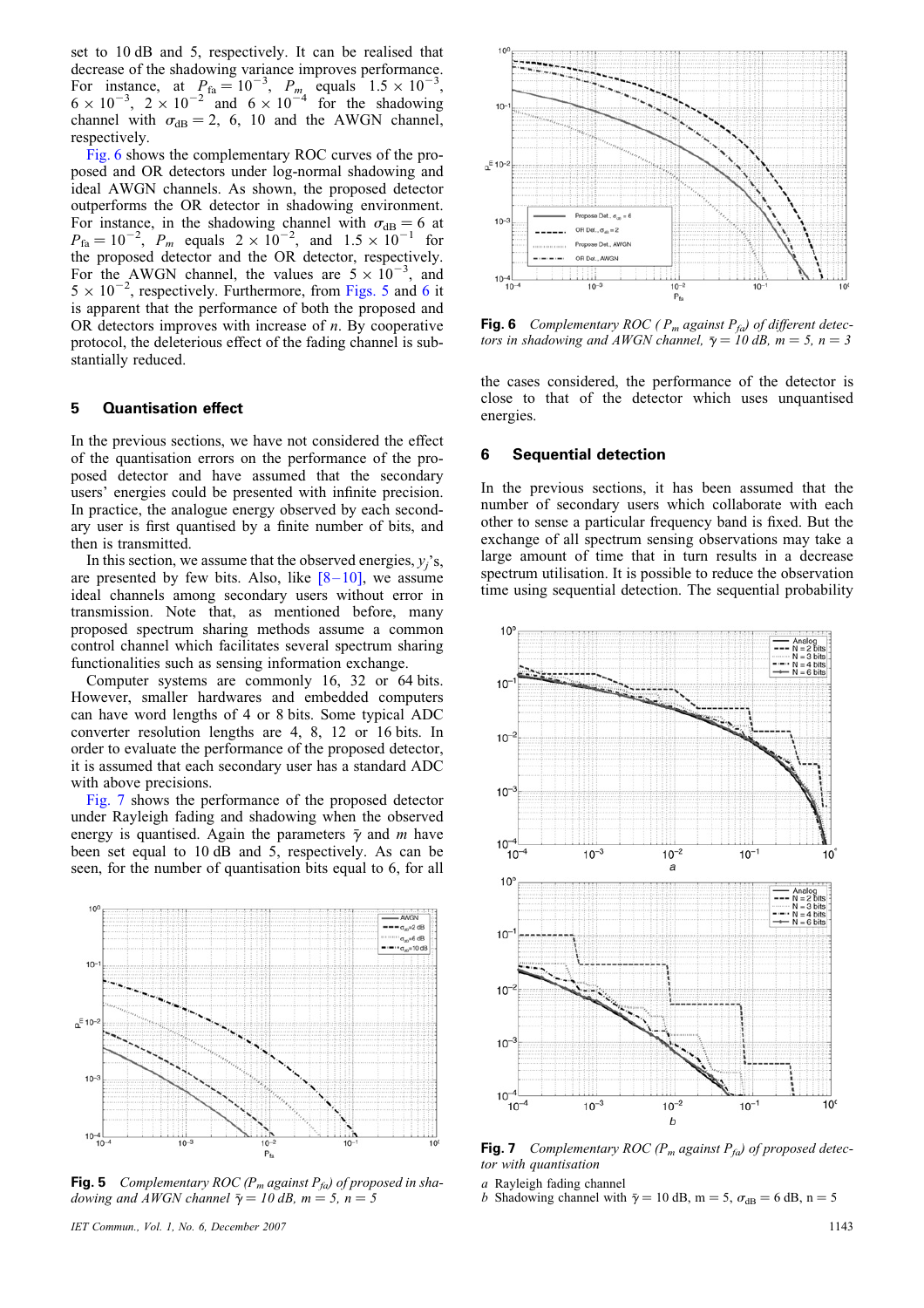ratio test has been suggested by Wald [25] for sequential binary hypothesis testing problems. Sequential tests outperform fixed sample size tests by requiring fewer samples on average to achieve the same level of error performance.

In this section, we present a sequential algorithm for the implementation of the proposed detector. Considering the approximate structure in (18), the detector can be sequentially implemented as follows

$$
U_k = \sum_{j=1}^{k} y_j
$$
  
\n
$$
\begin{cases}\n\text{if } U_k \geq B, \\
\text{if } U_k \leq A, \\
\text{if } A < U_k < B,\n\end{cases}
$$
\nThen decide on  $H_1$  (28)  
\n
$$
\begin{cases}\n\text{if } A < U_k < B, \\
\text{Then take another sample}\n\end{cases}
$$

In the other words, in kth stage, each secondary user compares the total observed energies with lower and upper predefined thresholds to decide on the presence of the primary user. In the case that the decision cannot be made, another secondary user observation is considered for the next step.

The values  $A$  and  $B$  are related to the acceptable values of  $P_{fa}$  and  $P_d$ . In this case, the definition of  $P_{fa}$  is as before, and indicates the probability of deciding the primary user is ON when they are in fact OFF. However, as there is no significant difference between an OFF primary user and a primary user with a very low level of received signal, the probability of correct detection of an ON primary user, that is,  $P_d$ , must be determined for a minimum level of the received signal. Therefore we define the following constraints for the sequential detector:

• If primary user is OFF, then the probability of being detected as ON, that is,  $P_{fa}$  must have the maximum value of  $\alpha$ .

• If primary user is ON and the minimum received energy by the secondary users is  $\mu_{\min}$ , the primary user will be detected as ON with a minimum probability  $P_{fa}$ .

Considering the above constraints, the parameters A and B are obtained accordingly.

In Fig. 8, the performance of the sequential and nonsequential detectors is compared. This figure shows the plots of the number of required samples against the SNR at  $P_d \ge 0.95$  and  $P_{fa} \le 10^{-4}$ . Note that although the number of samples is fixed for the non-sequential detector, it is a random variable for the sequential one. Besides, the average number of samples required by the sequential detector is different under  $H_0$  and  $H_1$  assumptions. However, for both hypotheses, the average number of samples required for the sequential detector is much less than that of the non-sequential one. That means by using the sequential detection, it is possible to make decisions about the presence of the primary user with fewer observations, and hence to improve the spectrum utilisation in a particular frequency band.

## 7 Conclusion

We have considered spectrum-sharing between a primary licensee and a group of secondary users and proposed an efficient detector which directly uses the energies observed by all the secondary users. The proposed detector is asymptotically optimum, and has a simple structure to implement. Our numerical results have indicated that the proposed detector has better performance than the OR detector in all the cases considered, including Rayleigh fading and



Fig. 8 Number of samples needed for a decision using sequential and non-sequential method  $\bar{\gamma} = 10$  dB,  $m = 5$ ,  $P_{fa} = 10^{-4}$ ,  $P_d = 0.95$ 

shadowing environments, and also it performs almost as well as the optimum detector. However, it must be noted that the information exchange rate among the secondary users in our method is higher than the OR detector. Since this rate is generally very low, it does not introduce an excess load on the common control channel. Also, the effect of quantisation errors on the performance of the proposed detector has been considered. It has been shown that at about 6 bits quantisation of the observed energies, the performance approaches that of the detector which uses the unquantised energies. Sequential implementation of the proposed detector has also been considered in order to decrease the time required to detect the primary user. The results show that, by using the sequential detection, the average number of the required samples substantially decreases.

## 8 References

- 1 Federal Communications Commission: 'Spectrum policy task force report', 2002
- 2 Mitola III, J.: 'Cognitive radio: an integrated agent architecture for software defined radio'. PhD thesis, KTH Royal Institute of Technology, Stockholm, Sweden, 2000
- 3 Kolodzy, P., et al.: 'Next generation communication: Kickoff meeting'. Proc. DARPA, October 2001
- Čabrić, D., Mishra, S.M., Willkomm, D., Brodersen, R., and Wolisz, A.: 'A cognitive radio approach for usage of virtual unlicensed spectrum'. 14th IST Mobile and Wireless Communications Summit, June 2005
- 5 Haykin, S.: 'Cognitive radio: brain-empowered wireless communications', IEEE J. Sel. Areas Commun., 2005, 23, (2), pp. 201–220
- Wild, B., and Ramchandran, K.: 'Detecting primary receivers for cognitive radio applications'. IEEE DySPAN, November 2005, pp. 124–130
- 7 Mishra, S.M., Sahai, A., and Brodersen, R.W.: 'Cooperative sensing among cognitive radios'. ICC 2006, Istanbul, June 2006, pp. 1658–1663
- 8 Ghasemi, A., and Sousa, E.S.: 'Collaborative spectrum sensing for opportunistic access in fading environment'. Proc. IEEE DySPAN 2005, November 2005, pp. 131–136
- Ganesan, G., and Li, Y.G.: 'Cooperative spectrum sensing in cognitive radio networks'. Proc. IEEE DySPAN 2005, November 2005, pp. 137–143
- 10 Ganesan, G., and Li, Y.G.: 'Agility improvement through cooperative diversity in cognitive radio networks'. Proc. GLOBECOM, November 2005, pp. 2505– 2509
- 11 Urkowitz, H.: 'Energy detection of unknown deterministic signals'. Proc. of IEEE, April 1967, vol. 55, pp. 523–231
- 12 Digham, F.F., Alouini, M.-S., and Simon, M.K.: 'On the energy detection of unknown signals over fading channels'. Proc.